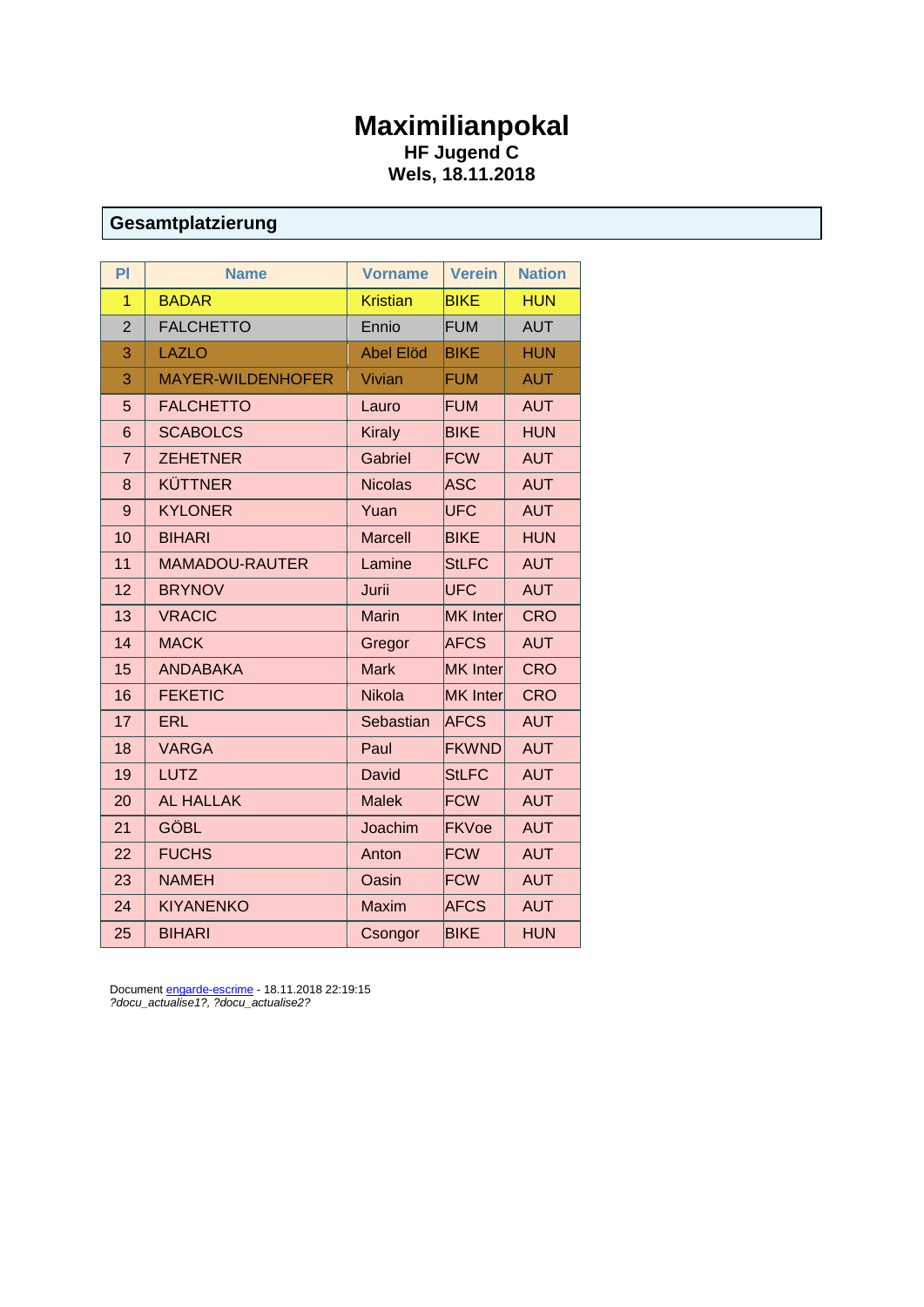## **Maximilianpokal DF Jugend C Wels, 17.11.2018**

# **Gesamtplatzierung**

| <b>PI</b>      | <b>Name</b>       | <b>Vorname</b>  | <b>Verein</b>                   | <b>Nation</b> |
|----------------|-------------------|-----------------|---------------------------------|---------------|
| 1              | <b>BARTUS</b>     | Claudia         | <b>BIKE</b>                     | <b>HUN</b>    |
| $\overline{2}$ | <b>MAHOVSZKIJ</b> | Szilvia         | <b>BIKE</b>                     | HUN           |
| 3              | <b>SMREKAR</b>    | Lotha           | Zagreb<br><b>Fencing School</b> | <b>CRO</b>    |
| 3              | <b>STEFAN</b>     | <b>DORJA</b>    | <b>FC Rapir</b>                 | <b>CRO</b>    |
| 5              | <b>FABIANEK</b>   | Hanna           | <b>StLFC</b>                    | <b>AUT</b>    |
| 6              | <b>LAZLO</b>      | Hanna           | <b>BIKE</b>                     | <b>HUN</b>    |
| $\overline{7}$ | <b>PETZ</b>       | Anna            | <b>ASC</b>                      | <b>AUT</b>    |
| 8              | <b>KREJC</b>      | Maylan          | UFC                             | <b>AUT</b>    |
| 9              | <b>KROPF</b>      | Alrun           | <b>FUK</b>                      | <b>AUT</b>    |
| 10             | <b>MACK</b>       | Laetizia        | <b>AFCS</b>                     | <b>AUT</b>    |
| 11             | <b>KENSY</b>      | Carolin         | <b>FKVoe</b>                    | <b>AUT</b>    |
| 12             | <b>ATZINGER</b>   | Rebecca         | <b>FUK</b>                      | <b>AUT</b>    |
| 13             | <b>POLTRAK</b>    | Lea             | <b>StLFC</b>                    | <b>AUT</b>    |
| 14             | <b>ANYOS</b>      | <b>Isabella</b> | <b>BIKE</b>                     | <b>HUN</b>    |
| 15             | <b>IVANCSICS</b>  | <b>Isabella</b> | <b>FUB</b>                      | <b>AUT</b>    |

Documen[t engarde-escrime](http://engarde-escrime.com/) - 18.11.2018 22:30:31 *?docu\_actualise1?, ?docu\_actualise2?*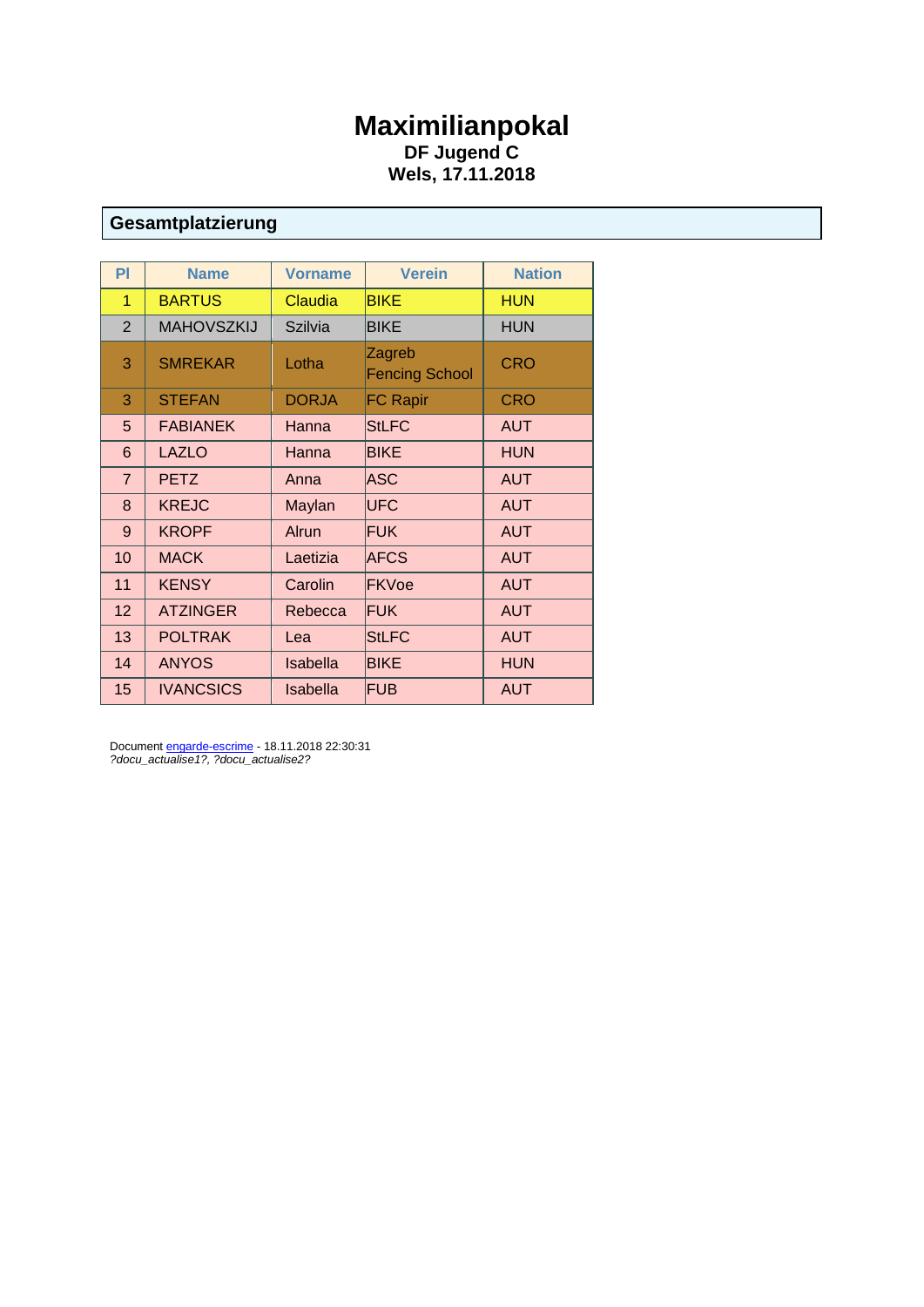## **Maximilianpokal HF Jugend B Wels, 18.11.2018**

# **Gesamtplatzierung**

| PI              | <b>Name</b>                | <b>Vorname</b>  | <b>Verein</b>   | <b>Nation</b> |
|-----------------|----------------------------|-----------------|-----------------|---------------|
| $\overline{1}$  | <b>KOHLWEG</b>             | <b>Marwin</b>   | <b>FCT</b>      | <b>AUT</b>    |
| $\overline{2}$  | <b>HUBNER</b>              | Maximilian      | FCW             | <b>AUT</b>    |
| 3               | <b>MORGUNOV</b>            | <b>Marc</b>     | <b>UFC</b>      | <b>AUT</b>    |
| 3               | <b>PECNIK</b>              | Georg           | <b>FCW</b>      | <b>AUT</b>    |
| 5               | <b>MELOT DE BEAUREGARD</b> | <b>Matisse</b>  | <b>AFCS</b>     | <b>AUT</b>    |
| $6\phantom{1}6$ | <b>FALCHETTO</b>           | Lauro           | <b>FUM</b>      | <b>AUT</b>    |
| $\overline{7}$  | <b>KLAPSIC</b>             | <b>TIMON</b>    | <b>FC Rapir</b> | <b>CRO</b>    |
| 8               | <b>FALCHETTO</b>           | Ennio           | <b>FUM</b>      | <b>AUT</b>    |
| 9               | <b>JUSINGER</b>            | Aaron           | <b>FCW</b>      | <b>AUT</b>    |
| 10              | <b>HOLLER</b>              | Paul            | <b>StLFC</b>    | <b>AUT</b>    |
| 11              | <b>HRZIC</b>               | <b>GREGOR</b>   | <b>FC Rapir</b> | <b>CRO</b>    |
| 12              | <b>WALDECK</b>             | Gustav          | <b>UFC</b>      | <b>AUT</b>    |
| 13              | <b>SCHACHTNER</b>          | Vincent         | <b>FKVoe</b>    | <b>AUT</b>    |
| 14              | <b>HERTEL</b>              | David           | <b>FKWND</b>    | <b>AUT</b>    |
| 15              | <b>PECHER</b>              | <b>Nikolaus</b> | <b>STLFC</b>    | <b>AUT</b>    |
| 16              | <b>KÜTTNER</b>             | Kilian          | <b>ASC</b>      | <b>AUT</b>    |
| 17              | <b>SKRABITZ</b>            | Tim             | <b>StLFC</b>    | <b>AUT</b>    |
| 18              | <b>PATTERER</b>            | Raphael         | <b>FCW</b>      | <b>AUT</b>    |
| 19              | <b>AL HALAK</b>            | <b>Malek</b>    | <b>FCW</b>      | <b>AUT</b>    |
| 20              | <b>NAMEH</b>               | Karam           | <b>FCW</b>      | <b>AUT</b>    |
| 21              | <b>FÄRBER</b>              | <b>Mathias</b>  | <b>FUK</b>      | <b>AUT</b>    |
| 22              | <b>ERDKÖNIG</b>            | Tim             | <b>StLFC</b>    | <b>AUT</b>    |
| 23              | <b>JIIYES</b>              | Adam            | <b>BIKE</b>     | <b>HUN</b>    |
| 24              | MAJEROVIC-STILINOVIC       | <b>VIGO</b>     | <b>FC Rapir</b> | <b>CRO</b>    |
| 25              | <b>HOLZSCHUSTER</b>        | <b>Niklas</b>   | <b>FKVoe</b>    | <b>AUT</b>    |
| 26              | <b>WEIRICH</b>             | David           | <b>FKWND</b>    | <b>AUT</b>    |

Documen[t engarde-escrime](http://engarde-escrime.com/) - 18.11.2018 22:36:05 *?docu\_actualise1?, ?docu\_actualise2?*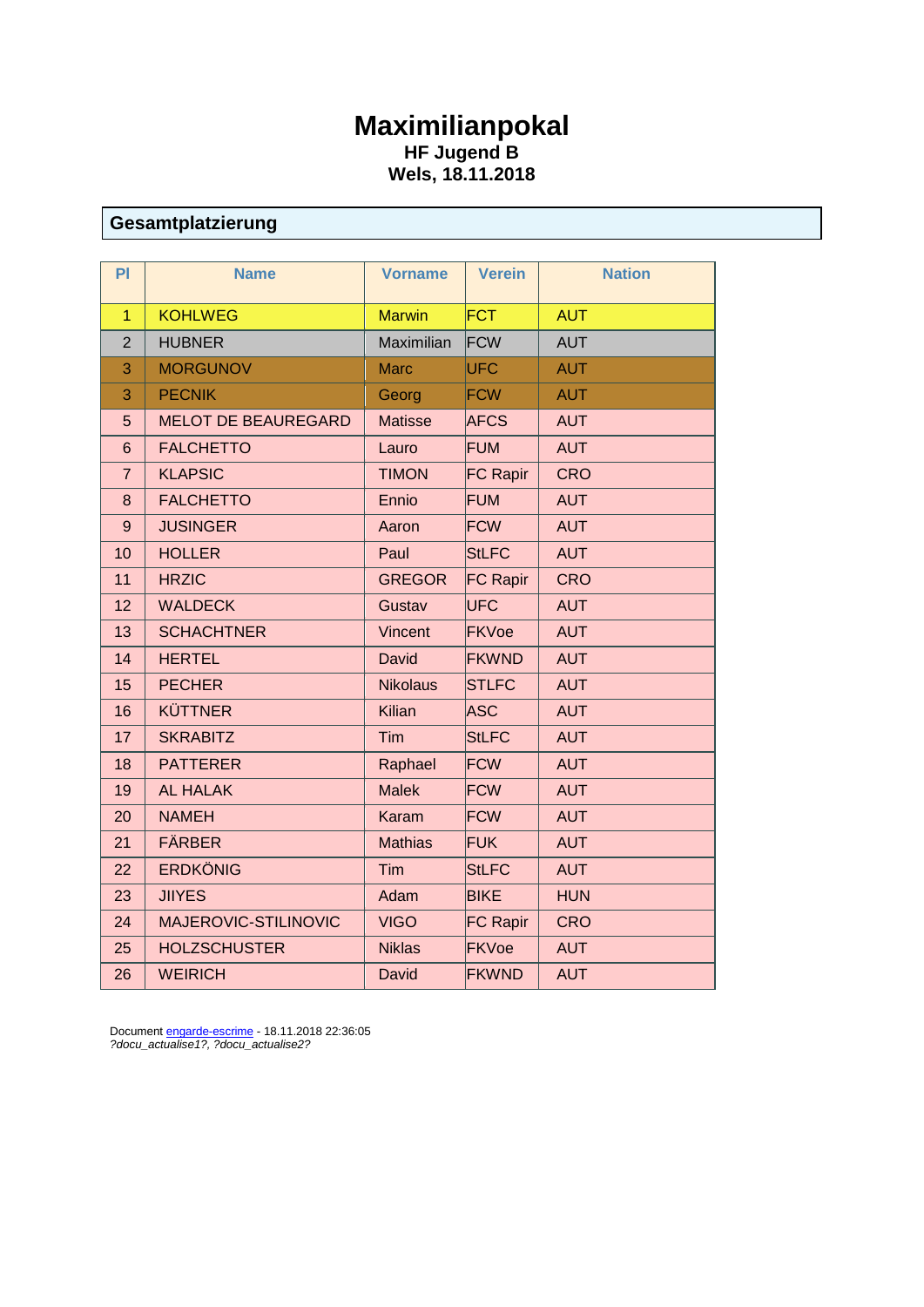## **Maximilianpokal DF Jugend B Wels, 18.11.2018**

# **Gesamtplatzierung**

| PI             | <b>Name</b>      | <b>Vorname</b> |                              | <b>Nation</b> |
|----------------|------------------|----------------|------------------------------|---------------|
| 1              | <b>MARJANCIC</b> | Jana           | <b>Zagreb Fencing School</b> | <b>CRO</b>    |
| $\overline{2}$ | <b>TRCIN</b>     | Katja          | Dubrava                      | <b>CRO</b>    |
| 3              | <b>SCHÖBITZ</b>  | Victoria       | FUM                          | <b>AUT</b>    |
| 3              | <b>SMREKAR</b>   | Lota           | <b>Zagreb Fencing School</b> | <b>CRO</b>    |
| 5              | <b>STAKIC</b>    | <b>ISIDORA</b> | <b>FC Rapir</b>              | <b>CRO</b>    |
| 6              | <b>HOCHMAIR</b>  | Juliana        | <b>FCW</b>                   | <b>AUT</b>    |
| $\overline{7}$ | <b>WITTNER</b>   | <b>Isabel</b>  | <b>FUK</b>                   | <b>AUT</b>    |
| 8              | <b>STEFAN</b>    | <b>DORJA</b>   | <b>FC Rapir</b>              | <b>CRO</b>    |
| 9              | <b>PATTERER</b>  | Catharina      | FCW                          | <b>AUT</b>    |
| 10             | <b>FABIANEK</b>  | Hanna          | <b>StLFC</b>                 | <b>AUT</b>    |
| 11             | <b>SCHAFFER</b>  | Elena          | <b>StLFC</b>                 | <b>AUT</b>    |
| 12             | <b>WIESER</b>    | Lisa           | <b>StLFC</b>                 | <b>AUT</b>    |
| 13             | <b>SAGEDER</b>   | Marlene        | FKVoe                        | <b>AUT</b>    |
| 14             | <b>PETEK</b>     | Eva            | <b>StLFC</b>                 | <b>AUT</b>    |
| 15             | <b>ZEHETNER</b>  | Franziska      | FCW                          | <b>AUT</b>    |
| 16             | <b>RIEGLER</b>   | Ludovica       | <b>StLFC</b>                 | <b>AUT</b>    |

Documen[t engarde-escrime](http://engarde-escrime.com/) - 18.11.2018 22:45:00 *?docu\_actualise1?, ?docu\_actualise2?*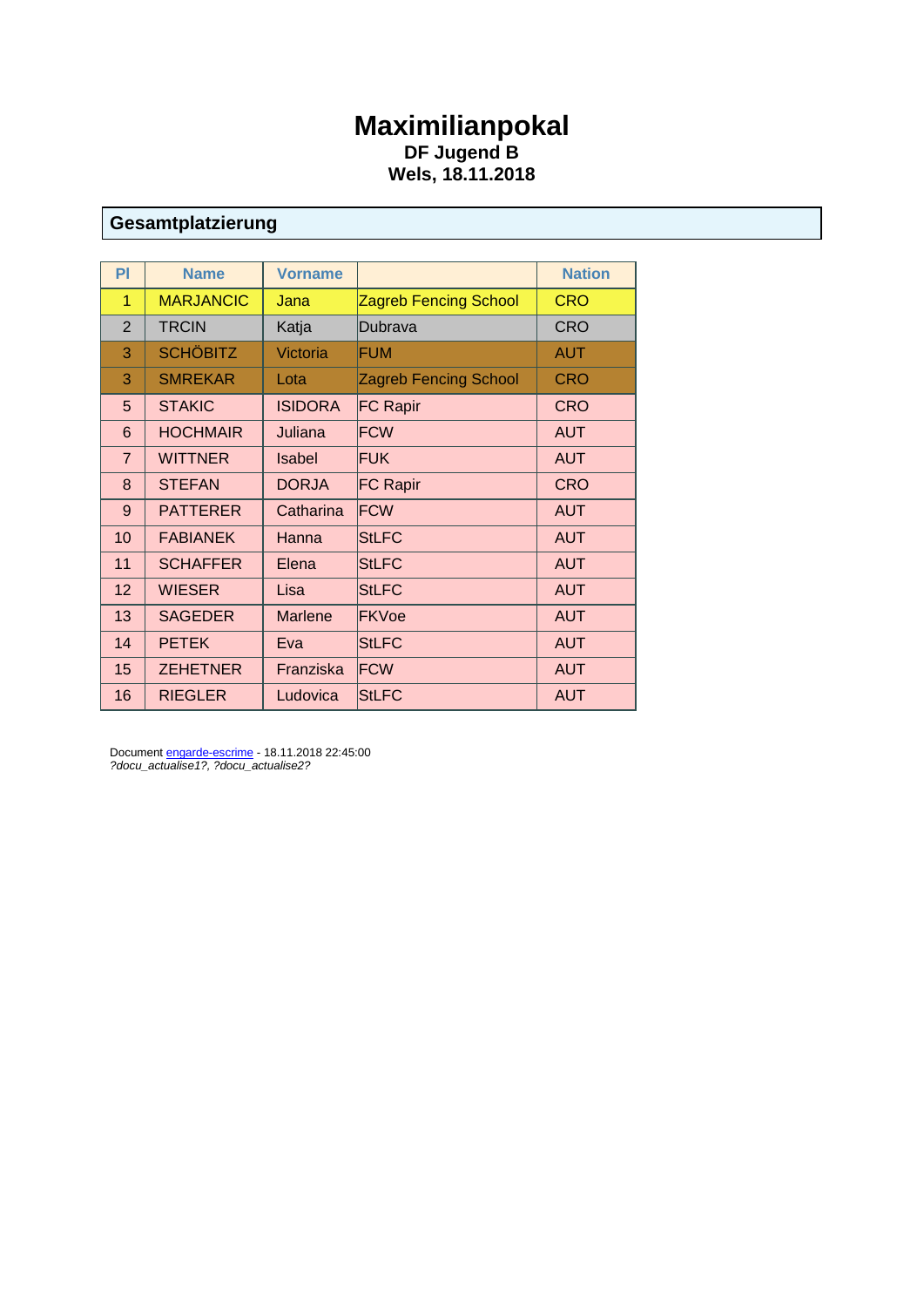# **Maximilianpokal HF Kadetten Wels, 17.11.2018**

# **Gesamtplatzierung**

| PI             | <b>Name</b>         | <b>Vorname</b>    | <b>Verein</b>   | <b>Nation</b> |
|----------------|---------------------|-------------------|-----------------|---------------|
| $\mathbf{1}$   | <b>KALT</b>         | <b>Andreas</b>    | <b>FCW</b>      | <b>AUT</b>    |
| $\overline{2}$ | <b>SEMINERIO</b>    | Giuliano          | <b>AFCS</b>     | <b>AUT</b>    |
| 3              | <b>BRESSLAUER</b>   | <b>Tobias</b>     | <b>SUW</b>      | <b>AUT</b>    |
| 3              | <b>HASELSTEINER</b> | <b>Max</b>        | <b>AFCS</b>     | <b>AUT</b>    |
| 5              | <b>HUBNER</b>       | Alexander         | <b>FCW</b>      | <b>AUT</b>    |
| 6              | <b>SCHIEBEL</b>     | Paul              | <b>UFC</b>      | <b>AUT</b>    |
| $\overline{7}$ | <b>GORIUP</b>       | Alexander         | <b>StLFC</b>    | <b>AUT</b>    |
| 8              | <b>BERGMANN</b>     | <b>Thomas</b>     | <b>StLFC</b>    | <b>AUT</b>    |
| 9              | <b>LEHNER</b>       | Leon              | <b>FKVoe</b>    | <b>AUT</b>    |
| 10             | <b>JUCH</b>         | <b>Nikolaus</b>   | <b>StLFC</b>    | <b>AUT</b>    |
| 11             | <b>POINTNER</b>     | <b>Maximilian</b> | <b>FUM</b>      | <b>AUT</b>    |
| 12             | <b>WAGNER</b>       | Alexander         | <b>FUM</b>      | <b>AUT</b>    |
| 13             | <b>KLOSTERMANN</b>  | <b>Max</b>        | Luitpold        | <b>GER</b>    |
| 14             | <b>DIESTELKAMP</b>  | <b>Niklas</b>     | Luitpold        | <b>GER</b>    |
| 15             | <b>KROITZSCH</b>    | Leo               | <b>StLFC</b>    | <b>AUT</b>    |
| 16             | <b>LUCIN</b>        | <b>Sime</b>       | <b>MK</b> Inter | <b>CRO</b>    |
| 17             | <b>CASLAVKA</b>     | Alexander         | <b>FUK</b>      | <b>AUT</b>    |
| 18             | <b>KROPF</b>        | Anatol            | <b>FUK</b>      | <b>AUT</b>    |
| 19             | <b>GRASSO</b>       | Kei Lorenzo       | <b>FUM</b>      | <b>AUT</b>    |
| 20             | <b>KOHLWEG</b>      | Marwin            | <b>FCT</b>      | <b>AUT</b>    |
| 21             | <b>MÖSENEDER</b>    | Emil              | <b>AFCS</b>     | <b>AUT</b>    |
| 22             | <b>RAMIREZ</b>      | Pablo             | <b>StLFC</b>    | <b>AUT</b>    |
| 23             | <b>VLASIC</b>       | Damjan            | <b>MK</b> Inter | <b>CRO</b>    |
| 24             | <b>HUBNER</b>       | <b>Maximilian</b> | <b>FCW</b>      | <b>AUT</b>    |
| 25             | <b>MITTERBACHER</b> | Fabian            | <b>StLFC</b>    | <b>AUT</b>    |
| 26             | <b>NEMEC</b>        | Stjepan           | <b>MK</b> Inter | <b>CRO</b>    |
| 27             | <b>STEININGER</b>   | <b>Tobias</b>     | <b>FCW</b>      | <b>AUT</b>    |
| 28             | <b>MAYER</b>        | <b>Moritz</b>     | <b>FUK</b>      | <b>AUT</b>    |
| 29             | <b>THALLER</b>      | Lorenz            | <b>FKVoe</b>    | <b>AUT</b>    |
| 30             | <b>HOCHMEIR</b>     | Jonathan          | <b>FKVoe</b>    | <b>AUT</b>    |

Documen[t engarde-escrime](http://engarde-escrime.com/) - 18.11.2018 22:57:21 *?docu\_actualise1?, ?docu\_actualise2?*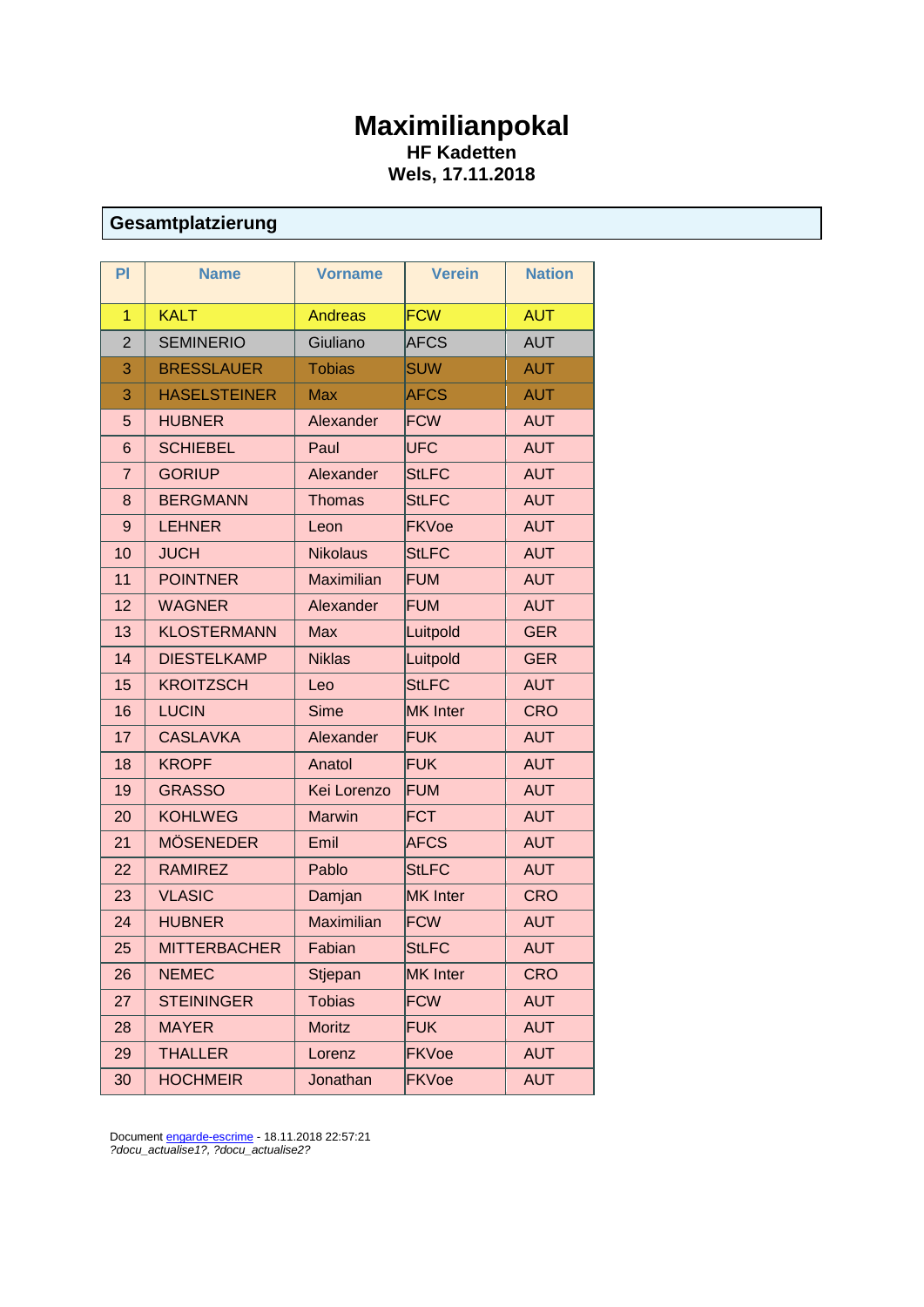## **Maximilianpokal DF Kadetten Wels, 17.11.2018**

# **Gesamtplatzierung**

| PI              | <b>Name</b>        | <b>Vorname</b> | <b>Verein</b>   | <b>Nation</b> |
|-----------------|--------------------|----------------|-----------------|---------------|
| 1               | <b>EISTERT</b>     | Julia          | <b>AFCS</b>     | <b>AUT</b>    |
| 2               | <b>FABIANEK</b>    | Marie          | <b>StLFC</b>    | <b>AUT</b>    |
| 3               | <b>GRÖSS</b>       | Chiara         | SZTK            | <b>AUT</b>    |
| 3               | <b>SCHAURECKER</b> | Lisa<br>Maria  | AFCS            | <b>AUT</b>    |
| 5               | <b>SIMHANDL</b>    | Leni           | <b>FUK</b>      | <b>AUT</b>    |
| 6               | <b>RIESER</b>      | Aimee          | <b>StLFC</b>    | <b>AUT</b>    |
| $\overline{7}$  | <b>KENSY</b>       | Helen          | <b>FKVoe</b>    | <b>AUT</b>    |
| 8               | <b>DUJMOVIC</b>    | <b>MARTA</b>   | <b>FC Rapir</b> | <b>CRO</b>    |
| 9               | <b>WITTNER</b>     | Isabel         | <b>FUK</b>      | <b>AUT</b>    |
| 10              | <b>HOCHMAIR</b>    | Juliana        | <b>FCW</b>      | <b>AUT</b>    |
| 11              | <b>ZWEYNERT</b>    | Paula          | <b>StLFC</b>    | <b>AUT</b>    |
| 12 <sup>2</sup> | <b>TOTTER</b>      | Hannah         | <b>StLFC</b>    | <b>AUT</b>    |

Document **engarde-escrime** - 18.11.2018 23:04:13 *?docu\_actualise1?, ?docu\_actualise2?*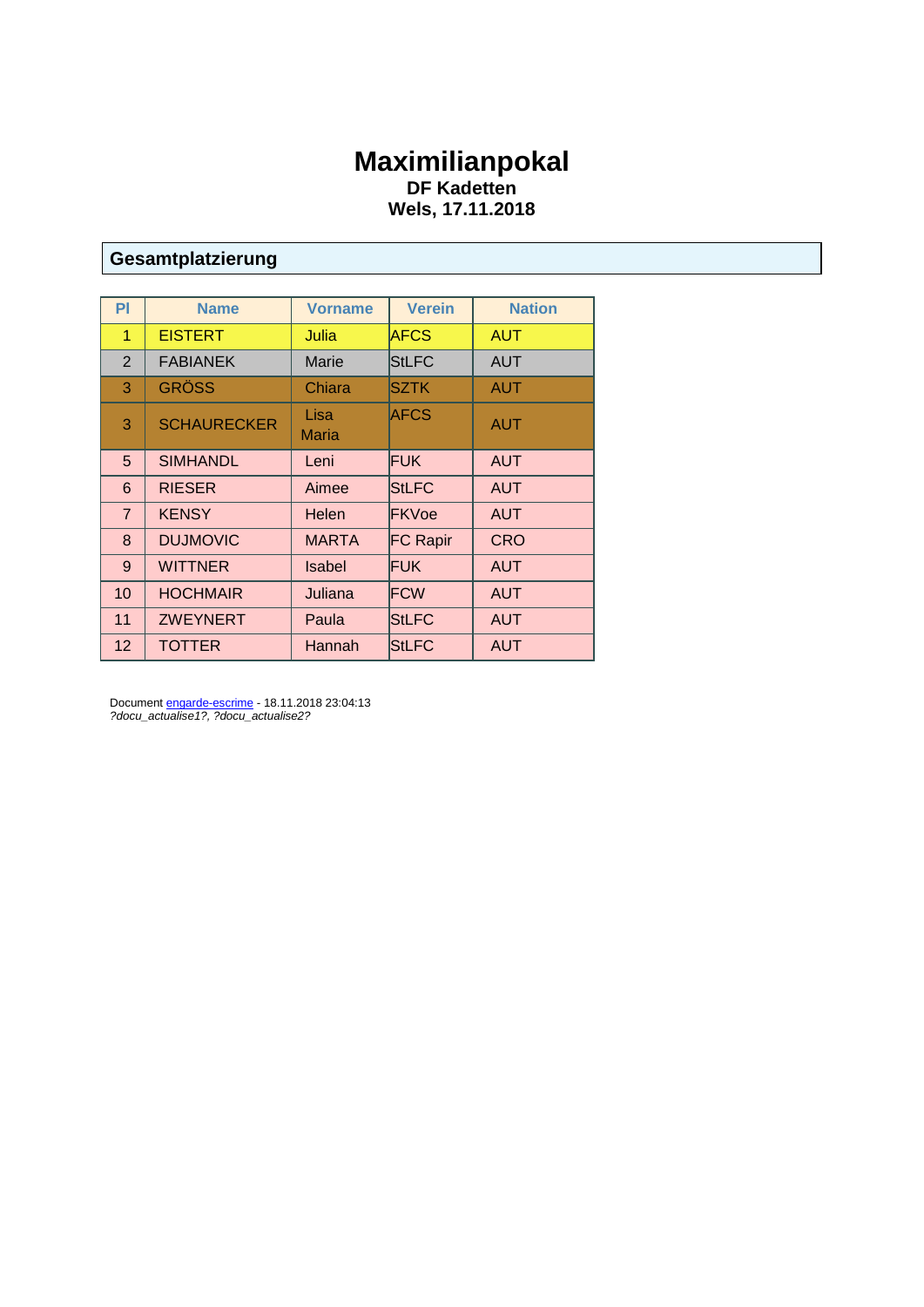# **Maximilianpokal HF Junioren Wels, 18.11.2018**

# **Gesamtplatzierung**

| PI             | <b>Name</b>       | <b>Vorname</b>      | <b>Verein</b>   | <b>Nation</b> |
|----------------|-------------------|---------------------|-----------------|---------------|
| 1              | <b>HUTHMANN</b>   | <b>Erik-Elmar</b>   | <b>AFCS</b>     | <b>AUT</b>    |
| $\overline{2}$ | <b>SCHUBERT</b>   | <b>Max</b>          | <b>FUM</b>      | <b>AUT</b>    |
| 3              | <b>KAIN</b>       | <b>Martin</b>       | <b>AFCS</b>     | <b>AUT</b>    |
| 3              | <b>LEHNER</b>     | <b>Kilian</b>       | <b>FKVoe</b>    | <b>AUT</b>    |
| 5              | <b>GABRIELLI</b>  | Valerio             | <b>FUM</b>      | <b>AUT</b>    |
| 6              | <b>RASTEGAR</b>   | <b>Rastin Linus</b> | Dynamo Wien     | <b>AUT</b>    |
| $\overline{7}$ | <b>POINTNER</b>   | <b>Maximilian</b>   | <b>FUM</b>      | <b>AUT</b>    |
| 8              | <b>GABRIELLI</b>  | Lorenzo             | <b>FUM</b>      | <b>AUT</b>    |
| 9              | <b>SEMINERIO</b>  | Giuliano            | <b>AFCS</b>     | <b>AUT</b>    |
| 10             | <b>SCHIEBEL</b>   | Paul                | <b>UFC</b>      | <b>AUT</b>    |
| 11             | <b>SCHAUER</b>    | <b>Moritz</b>       | <b>StLFC</b>    | <b>AUT</b>    |
| 12             | <b>PLANCKH</b>    | <b>Niclas</b>       | <b>FUM</b>      | <b>AUT</b>    |
| 13             | <b>WAGNER</b>     | Phillip             | <b>StLFC</b>    | <b>AUT</b>    |
| 14             | <b>WAGNER</b>     | Alexander           | <b>FUM</b>      | <b>AUT</b>    |
| 15             | <b>LEPIR</b>      | Luka                | <b>FTSJD</b>    | <b>AUT</b>    |
| 16             | <b>GORIUP</b>     | Alexander           | <b>StLFC</b>    | <b>AUT</b>    |
| 17             | <b>JUCH</b>       | <b>Nikolaus</b>     | <b>StLFC</b>    | <b>AUT</b>    |
| 18             | <b>SALZER</b>     | Florian             | <b>FUK</b>      | <b>AUT</b>    |
| 19             | <b>KUDLACEK</b>   | Raphael             | <b>FGS</b>      | <b>AUT</b>    |
| 20             | <b>STEININGER</b> | <b>Tobias</b>       | <b>FCW</b>      | <b>AUT</b>    |
| 21             | <b>LEHNER</b>     | Leon                | <b>FKVoe</b>    | <b>AUT</b>    |
| 22             | <b>DUJMOVIC</b>   | <b>GRGUR</b>        | <b>FC Rapir</b> | <b>CRO</b>    |
| 23             | <b>FISCHER</b>    | David               | <b>StLFC</b>    | <b>AUT</b>    |

Documen[t engarde-escrime](http://engarde-escrime.com/) - 18.11.2018 23:20:59 *?docu\_actualise1?, ?docu\_actualise2?*